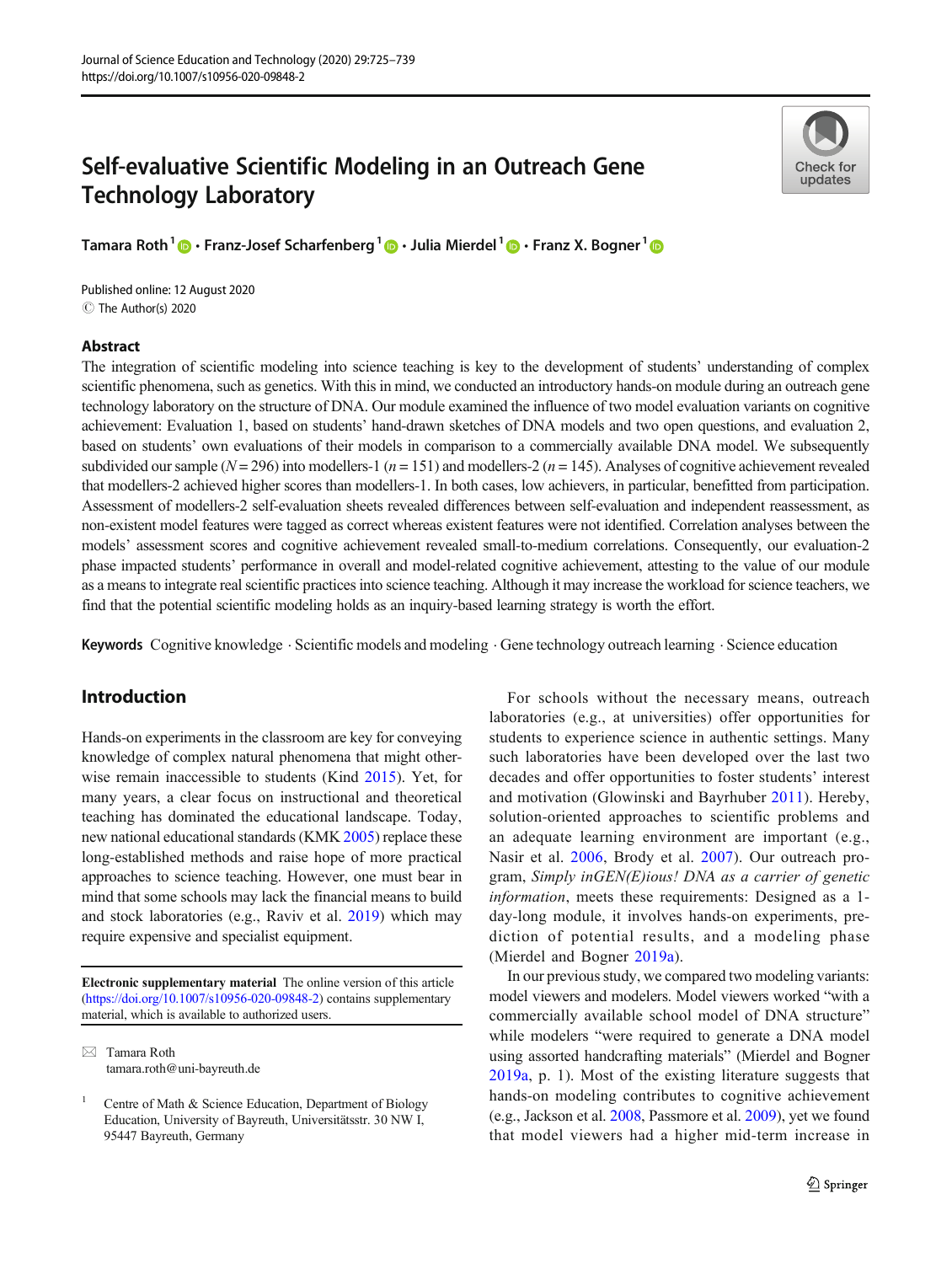knowledge. Thus, "we dispensed a more detailed model evaluation for modellers" (Mierdel and Bogner [2019a](#page-14-0), p. 12). To fill this gap in our research, we selected two variants related to students' model evaluation: modellers-1, who only participated in one evaluation phase, and modellers-2, who additionally completed a second evaluation phase. We based the latter on our model-viewing approach.

Our study aims to observe the potential influences of both model evaluation variants on cognitive achievement. We first outline the relevant theoretical background, including knowledge of learning and model learning which influenced the way we developed, conducted, and evaluated our intervention. We then provide a brief explanation of the phases of our intervention before we present our research questions.

# Theoretical Background

#### Learning

Despite numerous suggestions, a universally accepted definition of "learning" has not yet been developed (e.g., Domjan [2015](#page-13-0), Haselgrove [2016\)](#page-13-0). Learning is often summarized as "a change in behavior [depending on] experience" (De Houwer et al., [2011](#page-13-0), p. 631, Thorpe [1943](#page-14-0)), a view which is supported by constructivists (Hodson [1998;](#page-13-0) Lachman [1997](#page-13-0)). Thereby, students autonomously verify or falsify hypotheses and modify preconceptions accordingly or develop new ideas (Schwarz et al. [2009](#page-14-0)). These competencies also reflect (Kolb's [1984,](#page-13-0) Abdulwahed and Nagy [2013\)](#page-13-0) categorization of learners' abilities: concrete experience ability, reflective observation ability, abstract conceptualization ability, and active experimentation ability. Hence, the construction of knowledge from chunks of information requires experiential processes to transform such information into a coherent mental model.

Real experiments in class or outreach settings provide the necessary basis for students to build up knowledge and allow them to manage scientific equipment. Such firsthand experience is vital to understanding the nature of the physical world and science, where experimental outcomes are not always as expected (Loveys and Riggs [2019](#page-14-0); Olympiou and Zacharia [2012\)](#page-14-0). Solomon ([1980,](#page-14-0) p.13) even described hands-on experimenting as key to increasing scientific knowledge: "Science teaching must take place in the laboratory; science simply belongs there as naturally as cooking belongs in the kitchen and gardening in the garden." Different levels of scientific knowledge can, thus, be achieved by combining hands-on experimentation with the development of scientific thinking skills. This approach significantly enhances skills set by the national standards (KMK [2005](#page-13-0)), such as the understanding of scientific processes. Together with an open and flexible learning environment, critical thinking skills and self-

evaluation may be fostered. This is especially important when it comes to reassessing results. An effective method for encouraging self-evaluation is reflective writing (Kovanović et al. [2018](#page-13-0)) about particular experimental phases. This approach can encourage students to rethink and reassess certain steps in the experimental process (Scharfenberg and Bogner [2013;](#page-14-0) for details, see below). In this "self-directive process," students "transform their mental abilities into academic skills" (Zimmerman, [2002,](#page-14-0) p. 65).

## Model Learning

Models are tools commonly used to visualize and explain phenomena (Krajcik and Merritt [2012\)](#page-13-0). Windschitl and Thompson [\(2006,](#page-14-0) p. 796), for instance, described models as "hypothesized relationships among objects, processes, and events". Thereby, models can reveal underlying mechanisms, show causal links, raise questions, and test multiple hypotheses. Whenever a prediction proves incorrect or new evidence emerges, a model can be adapted and refined (e.g., Passmore et al. [2009](#page-14-0), Carpenter et al. [2018](#page-13-0)). Models are regarded as the cornerstones of every scientific discipline, combining theory with modeled processes and functions to explain how things really are (Ates and Erylmaz [2011](#page-13-0)). Thus, modeling in science classes is invaluable for student learning (e.g., Jackson et al. [2008,](#page-13-0) Passmore et al. [2009](#page-14-0)). Although natural phenomena are often difficult to observe, models can provide an authentic alternative experience, are often easier to understand, and do not require exhaustive preparatory work (e.g., Windschitl and Thompson [2006](#page-14-0), Carpenter et al. [2018\)](#page-13-0). Students, interalia, gained better cognitive achievement scores when applying three-dimensional DNA models rather than twodimensional DNA models (e.g., Rotbain et al. [2006,](#page-14-0) Saka et al. [2006\)](#page-14-0).

Modeling may lead to more productive student activity in the classroom, emphasizing vital scientific practices, including the need to "engage in inquiry other than controlled experiments, [to] use existing models in their inquiries, [to] engage in inquiry that leads to revised models, [to] use models to construct explanations, [to] use models to 'unify' their understanding, and [to] engage in argumentation" (Passmore et al. [2009,](#page-14-0) p. 397). We decided to include these activities in our threedimensional modeling approach (for details, see below).

# Intervention Phases

We divided our 1-day module into four different intervention phases (Table [1](#page-2-0)).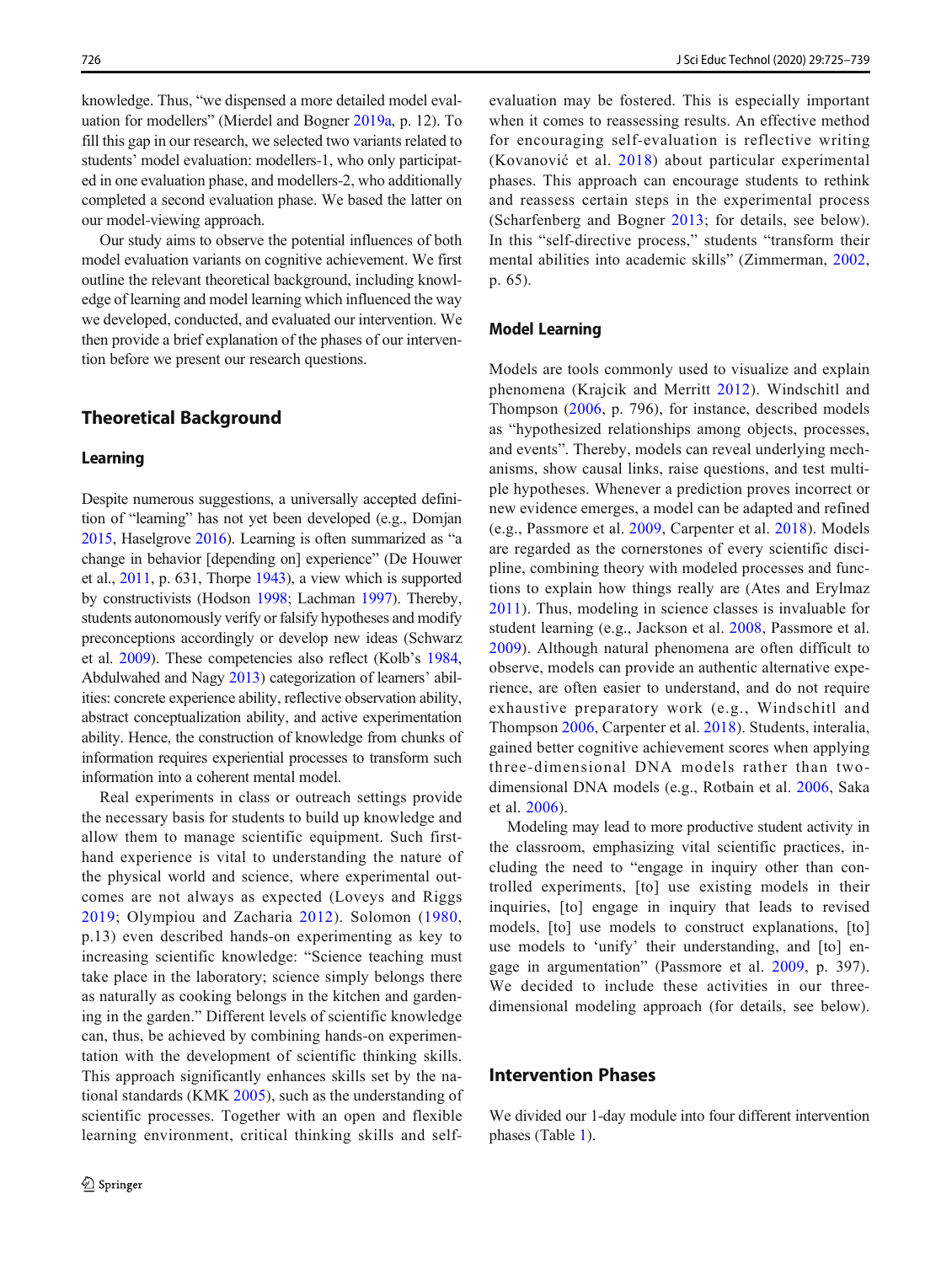<span id="page-2-0"></span>Table 1 Quasi-experimental

| <b>Table 1</b> Quasi-experimental<br>study design | Intervention phases                                                                                    |                          | <b>Evaluation variants</b> |  |  |  |  |  |
|---------------------------------------------------|--------------------------------------------------------------------------------------------------------|--------------------------|----------------------------|--|--|--|--|--|
|                                                   |                                                                                                        | Modellers-1<br>$(n=151)$ | Modellers-2<br>$(n=145)$   |  |  |  |  |  |
|                                                   | Pre-lab                                                                                                | $^{+}$                   | $^{+}$                     |  |  |  |  |  |
|                                                   | DNA-related theoretical and experimental phases                                                        |                          |                            |  |  |  |  |  |
|                                                   | DNA relevance                                                                                          | $^{+}$                   | $^{+}$                     |  |  |  |  |  |
|                                                   | Hands-on isolation of DNA                                                                              | $\pm$                    | $\mathrm{+}$               |  |  |  |  |  |
|                                                   | Gel electrophoresis of DNA                                                                             | $^{+}$                   | $\mathrm{+}$               |  |  |  |  |  |
|                                                   | Model-related phases                                                                                   |                          |                            |  |  |  |  |  |
|                                                   | Mentally modeling: text analysis                                                                       | $^{+}$                   | $^{+}$                     |  |  |  |  |  |
|                                                   | DNA modeling with craft materials                                                                      | $\pm$                    | $^{+}$                     |  |  |  |  |  |
|                                                   | Model evaluation-1: drawing a paper and pencil version<br>of the crafted model and answering questions | $^{+}$                   | $^{+}$                     |  |  |  |  |  |
|                                                   | Model evaluation-2: comparing the crafted model with<br>a scientific demonstration model               |                          | $^{+}$                     |  |  |  |  |  |
|                                                   | Interpretation                                                                                         | $^{+}$                   | $^{+}$                     |  |  |  |  |  |

# Pre-lab Phase

As many students are not familiar with laboratory equipment or scientific work, we provide an appropriate pre-lab phase. This phase addresses three scientific aspects, in particular: affective dimensions, introduction to laboratory techniques, and introduction to theoretical concepts (e.g., Sarmouk et al. [2019\)](#page-14-0). Students, thus, learn how to handle the equipment necessary for experimentation, such as micropipettes and centrifuges. Teachers act as external guides and introduce theoretical concepts via presentations and demonstrations, which are key to understanding the subsequent experiments. This phase should also prevent students from feeling overwhelmed in response to the experimental situation (e.g. Kalyuga [2009\)](#page-13-0).

#### DNA-Related Theoretical and Experimental Phases

Theoretical Phases Having provided a real-life background to the subsequent experiments (DNA relevance; Table 1), the underlying scientific basics of DNA isolation and gel electrophoresis were introduced. Students were then encouraged to connect new information with prior knowledge and hypothesize about the experiments' potential outcomes (Mierdel and Bogner [2019a\)](#page-14-0). Our decision to provide information in a series of theoretical phases ensures that students are not overwhelmed by too much new information at once and allows them to focus on the experimental phase ahead. This is particularly important when explaining the difficult concept of gel electrophoresis which not only involves chemical knowledge about the DNA's contents but also abstract thinking in order to imagine the processes involved.

Experimental Phases Ours is an evidence-based, two-step approach (Scharfenberg and Bogner [2013](#page-14-0)), in which students answer questions in their individual workbooks and think about subsequent experimental procedures. They work in pairs to discuss every step before carrying out experiments that effectively combine hands-on and minds-on activities and require students to do more than simply follow instructions (Scharfenberg and Bogner [2013](#page-14-0)).

#### Model-Related Phases

Both model-related phases directly followed the experimental, DNA-related phases. As we regard models as vital to visualizing and explaining phenomena in science and science education (Krajcik & Merritt [2012](#page-13-0)), we subdivided our modelrelated phases into a mental modeling phase involving text analysis, a modeling phase involving craft materials, a model evaluation-1 phase, and a model evaluation-2 phase. Only modellers-2 participated in all four phases.

As in our previous study, we based our model-related phases on the four main stages of the Model of Modelling (Justi and Gilbert [2002,](#page-13-0) p. 370 ff.): (1) "experience[s] of the phenomenon being modelled", (2) "forming a mental model", (3) "decision … about the mode of representation in which it is to be expressed", and (4) "testing … scope and limitations of the model". Mental modeling is, thereby, key to providing a theoretical basis for experimental findings. According to Franco and Colinvaux ([2000\)](#page-13-0), building mental models involves reasoning about previously obtained knowledge to make predictions and derive new ideas from it. A text about the discovery of the DNA's structure (Usher [2013](#page-14-0)), thus, provides fundamental knowledge about the necessary components of the DNA, which will be applied to the students'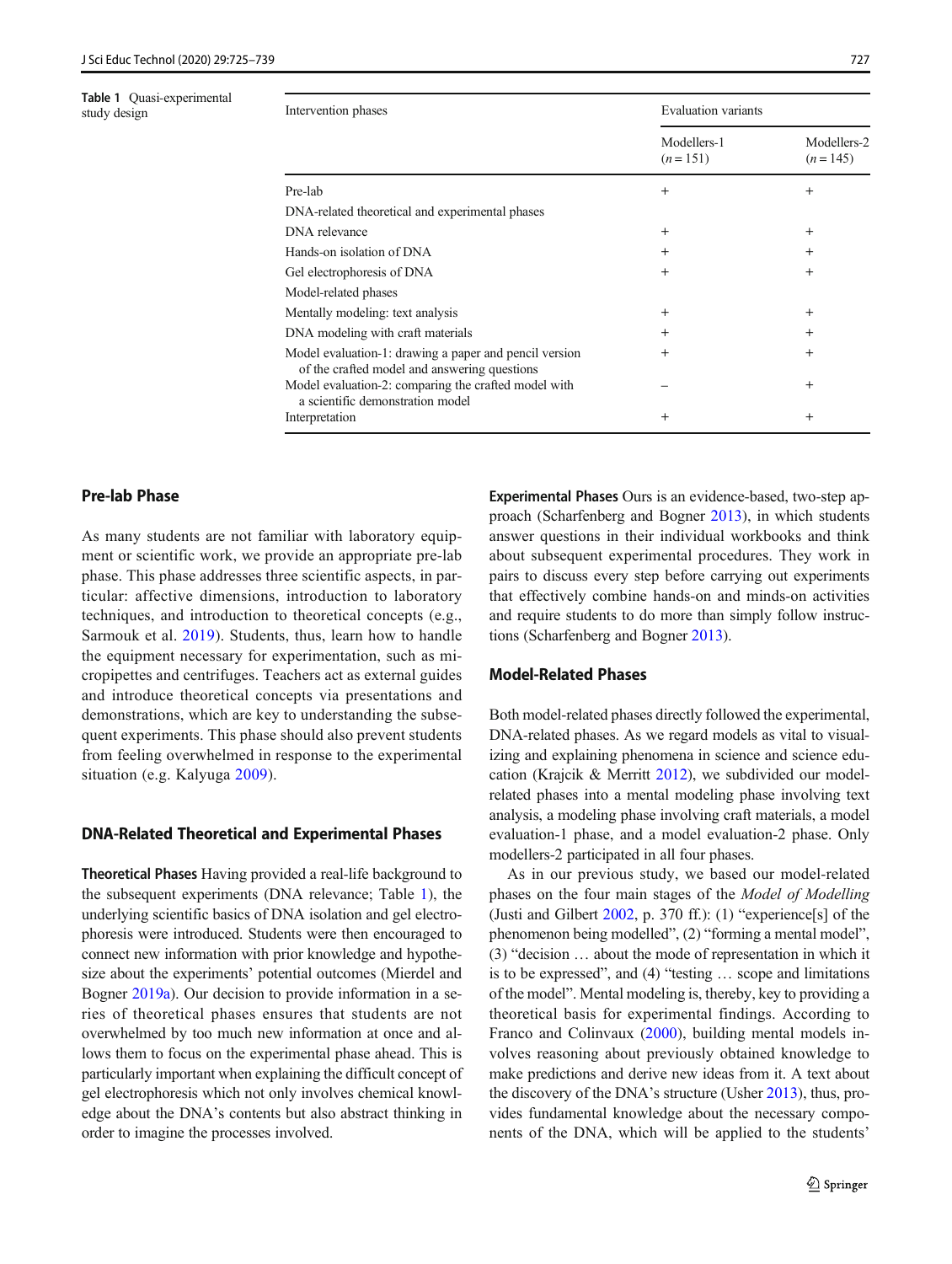simplified mental model (e.g., Mierdel and Bogner [2019b,](#page-14-0) Franco & Colinvaux [2000\)](#page-13-0).

After determining the DNA's representation and building the handcrafted model, model evaluation-1 phase was organized as a reciprocal self-evaluation. As combining sketching and handcrafting models proved to be important (e.g., Prabha [2016,](#page-14-0) Orhan and Sahin [2018\)](#page-14-0), modellers-1 and modellers-2 evaluated their handcrafted DNA model based on their earlier paperand-pencil version. Another effective method for encouraging self-evaluation is reflective writing (Kovanović et al. [2018](#page-13-0)). Open-ended questions about model-related components encourage students to rethink and reassess certain steps and decisions in their development of the mental model into its physical counterpart (Mierdel and Bogner [2019a\)](#page-14-0). Modellers-2 also assessed their handcrafted DNA models using a comparison-based self-evaluation with a commercially available DNA demonstration model. In other words, we based this second evaluation phase on our previous model-viewing approach.

#### Interpretation Phase

Here, students compared their hypothesis about the outcome of their experiments with the gel electrophoresis' images. They also discussed their individual models in class and compared these to the molecular DNA model by Watson and Crick which, in most cases, differed from the students' models (Mierdel and Bogner [2019b\)](#page-14-0).

# Objectives of the Study

The present study tries to answer the following research questions:

- 1 How does the application of one or two model evaluation phases influence overall cognitive achievement and, in particular, the model-related knowledge developed during the hands-on laboratory?
- 2 How does the additional evaluation-2 phase of modellers-2's three-dimensional models influence their overall learning?

Thus, we had three specific objectives:

- to assess students' overall cognitive achievement and the model-related knowledge of modellers-2, which we would compare with that of modellers-1
- to determine the quality of the evaluation-2 phase and the DNA component that modellers-2 correctly identified in their handcrafted models

to examine the potential correlations between modellers-2's performance in the model evaluation-2 phase and modellers-2's cognitive achievement

# Materials and Methods

After a brief introduction to our educational intervention, its design, and the independent variable, we explain the modeling phases and the model evaluation phases. We then describe the students' sample, discuss the dependent variables, and outline the statistical methods applied.

# Educational Intervention, Design, and Independent Variable

The 1-day, hands-on module offered inquiry-based learning activities focused on the structure of DNA, aimed at ninth graders. Students worked in pairs to complete their tasks with guidance provided in a workbook (for a detailed module description, see Mierdel and Bogner [2019a](#page-14-0)). The content of the module is in line with the state's syllabus and follows the national competency requirements (KMK [2005\)](#page-13-0).

We conducted two versions of the intervention which differed concerning students' evaluations of their models. Since often only quasi-experimental designs are feasible for students in intact class groups (Cook and Campell [1979\)](#page-13-0), student classes were randomly assigned to each of the evaluation variants. The students were, thus, divided into modellers-1 and modellers-2, respectively, as the independent variable (Table [1\)](#page-2-0).

Both versions of the intervention began with a pre-lab phase (50 min) wherein students were familiarized with the lab equipment and relevant working techniques. Thereafter, the criminological relevance of DNA was introduced to contextualize the two main DNA-related experimental phases: DNA isolation from oral mucosal cells (60 min) and agarose gel electrophoresis (85 min). Both were connected to modelrelated phases (60 min). Students then tried to retrace Watson and Crick's research to solve the molecular puzzle of the DNA's structure.

The Modeling Phases These phases (Table [1\)](#page-2-0) were key in providing a theoretical basis for experimental findings. Having read about the discovery of the structure of DNA (Usher [2013](#page-14-0)), students discussed and answered questions in their workbooks (e.g., "DNA's backbone: Label its components and describe their set up"; for details, see Electronic Supplementary Material [ESM] 1 as an online resource). The aim was to enable the students to internalize key aspects of the text which would later allow them to mentally model the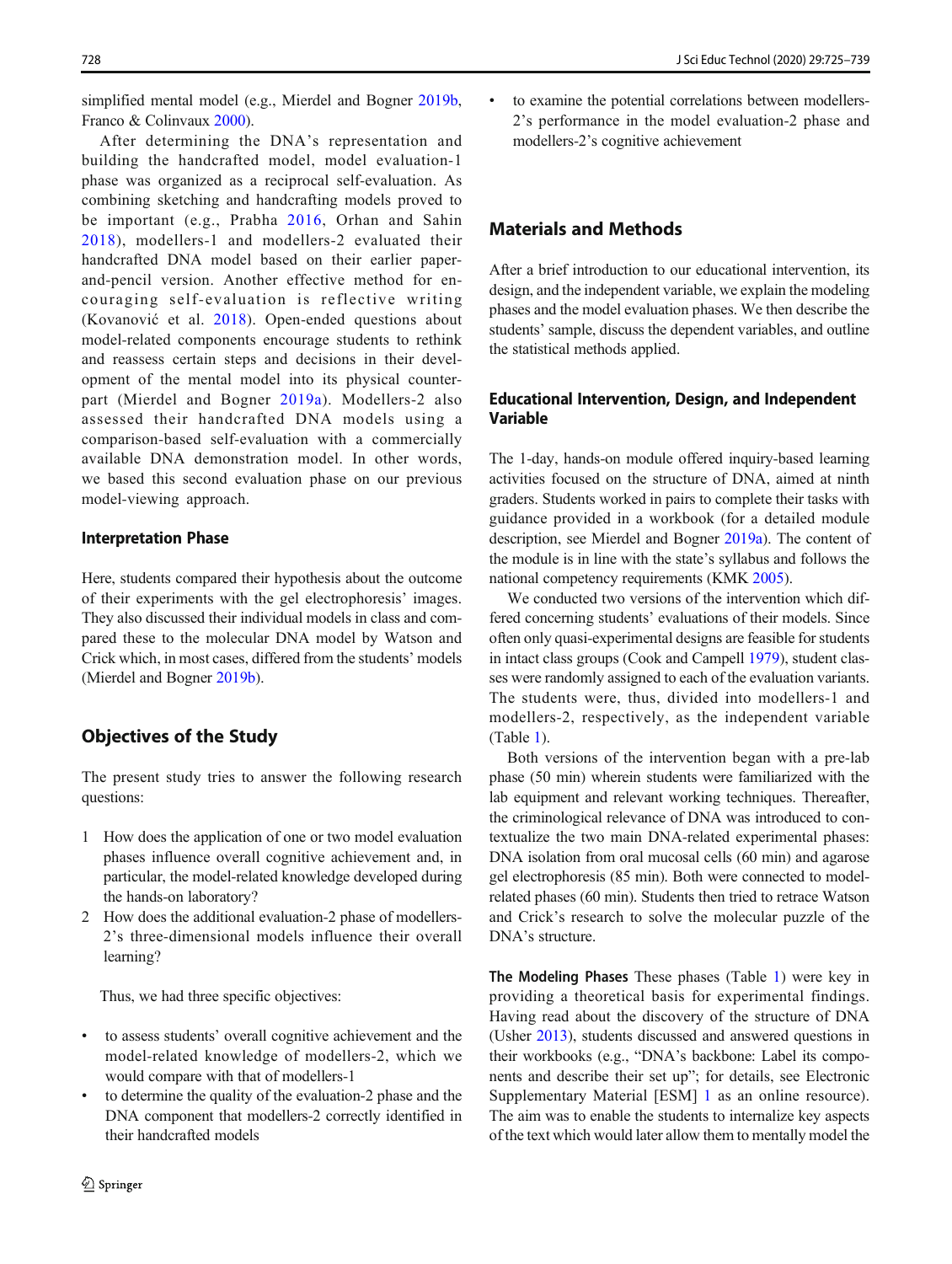<span id="page-4-0"></span>DNA's structure. To this end, the text included references to all key components of the DNA (e.g., base pairing).

In the next stage, students transformed their mental DNA models into physical, handcrafted DNA models (Table [1\)](#page-2-0) using a DNA-modeling kit containing crafting materials (e.g., colored beads and pipe cleaners; for three model examples; Table 2, 1st column).

The Model Evaluation Phases These phases (Table 2, 2nd and 3rd columns) were organized as a reciprocal selfevaluation of students' models. Modellers-1 and modellers-2 all evaluated their handcrafted DNA model against their paper-and-pencil sketch of the model (evaluation-1). Modellers-2 then conducted an additional, comparison-based assessment of their handcrafted DNA



<sup>a</sup> Score maximal 14 points

<sup>b</sup> Score maximal 14 points

<sup>c</sup> Score maximal the model score; see <sup>a</sup>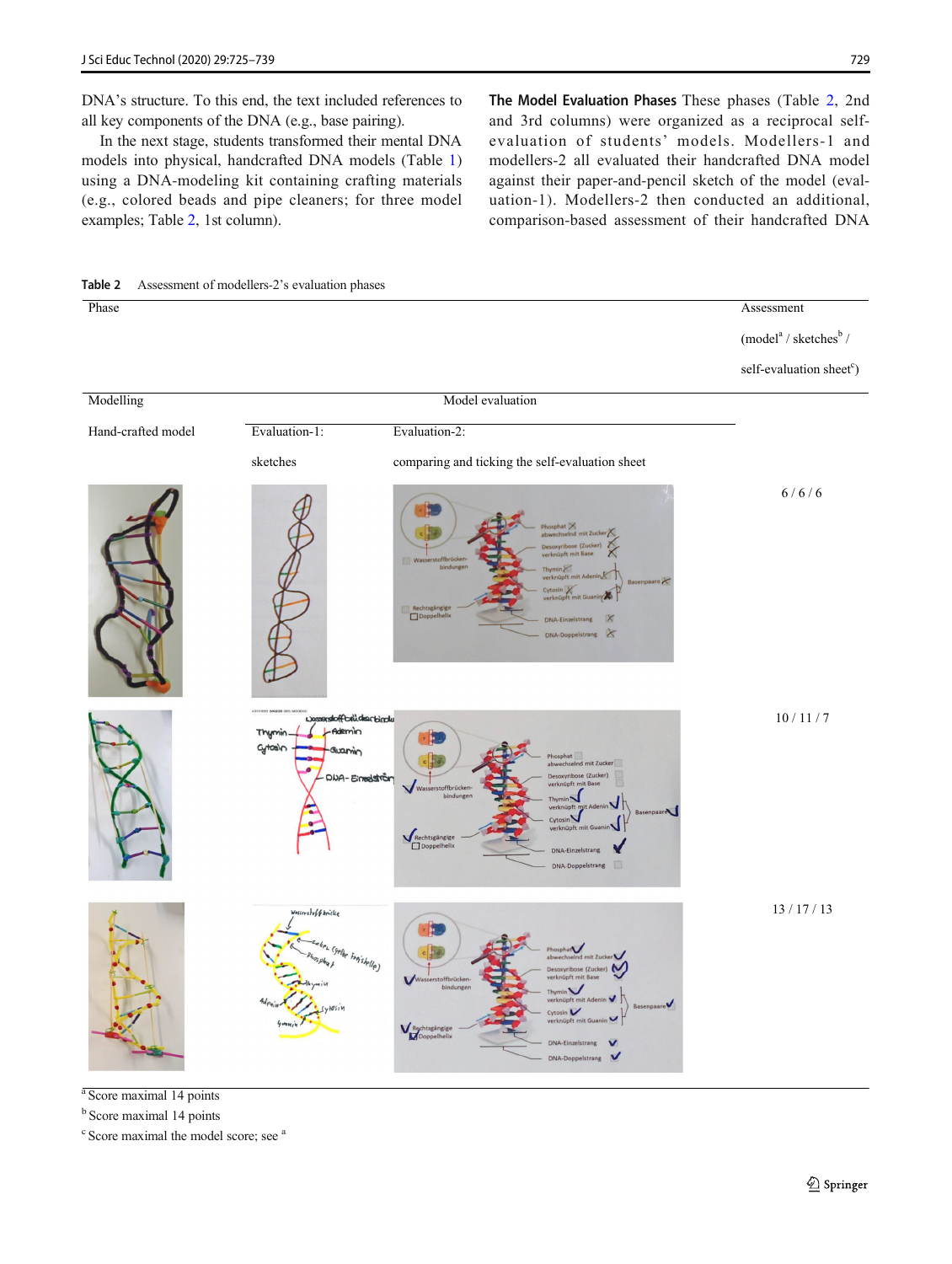models, in which they were asked to draw a paper-andpencil model with labels to identify the model's components (Table [2,](#page-4-0) 2nd column) and the elements of their handcrafted models. This was an opportunity to reflect on the process of building the model and on its informative value. In the meantime, ideas about the accuracy of their models could be exchanged. While modeling, students might have become aware of differences between their own and their classmates' models. Once they had completed a sketch of their models, students answered two open-ended questions on their worksheets: "Which features of the original DNA molecule are simplified in your model" and "Explain why one might create different models of one biological original (in our case, the structure of the DNA)?" Thus, students were required to consider the scope and limitations of their models.

Modellers-2 also completed evaluation-2 (Table [1](#page-2-0)), wherein they were asked to compare and contrast their handmade models with a commercially available DNA model. A self-evaluation sheet (ESM 2) displaying the image of this scientific model served as the basis of their assessments. Each component included in both models was tagged to assist students' self-evaluations of their models.

In both versions, students' findings from the model phase were integrated into a final interpretation phase. Here, students discussed experimental results of the gel electrophoresis, which they compared with previous hypotheses (Table [1](#page-2-0)).

#### **Participants**

Altogether, 296 ninth-graders (higher secondary school) participated in our study (girls 52.0%, boys 48.0%;  $M_{\text{Class size}} = 22.8$ ,  $SD = 6.2$ ;  $M_{\text{Age}} = 14.6$ ,  $SD = 0.8$ ). Six classes took part as modellers-1 ( $n = 151$ ) and seven classes as modellers-2 ( $n = 145$ ). Modellers-1 teamed up in 77 groups (75 2-person groups and two students working individually due to illness), modellers-2 in 73 groups (72 2-person groups and one student working individually due to illness). To avoid bias, we compared students' prior knowledge of biology with the respective biology grades. We found no significant difference (Mann-Whitney U test [MWU]:  $Z = -1.144$ ,  $p = .253$ ). Moreover, we compared individual students' prior inclass experience of modeling (3-item scale, adapted from Authors [2007](#page-14-0); Cronbach's Alpha .62) and did not discover a significant difference (MWU:  $Z = -0.859$ ,  $p = .390$ ).

Participation was voluntary. Written parental consent was given prior to students' participation in our study, although the data collection was pseudo-anonymous and students could not be identified. The study was designed in accordance with the Declaration of Helsinki ([2013\)](#page-13-0), and the state ministry approved the questionnaires used.

#### Dependent Variables

As dependent variables, we examined students' knowledge in a repeated measurement design: a pre-test (T0) 2 weeks before the intervention, a post-test (T1) after the module, and a retention test 6 weeks thereafter (T2). We examined students' sketches and their responses to the open questions from the evaluation-1 phase; for modellers-2, we additionally assessed the evaluation-2 phase. Throughout the entire intervention, students were unaware of any testing schedules.

Students' Knowledge We applied an ad hoc knowledge test comprising 30 multiple-choice items: 12 items (examples; Table [3](#page-6-0)) assessed knowledge of the DNA-related phases (DNA relevance, hands-on isolation, and gel electrophoresis of DNA; Table [1](#page-2-0)) and 18 items (Table [3\)](#page-6-0) analyzed knowledge related to the model phases (Table [1\)](#page-2-0).

Content validity was given as the items were consistent with the state syllabus. Regarding construct validity, interitem correlations below 0.20 (T0 = 0.08; T1 = 0.19; T2 = 0.18) confirmed that each item referred to different knowledge facets. Furthermore, the items' heterogeneity concerning complex constructs, such as cognitive achievement, emphasizes the given construct validity (Rost [2004](#page-14-0)). Cronbach's alpha values of 0.71 (T0), 0.64 (T1), and 0.70 (T2) indicate acceptable internal consistency when the value exceeds 0.70. According to Lienert and Raatz ([1998](#page-13-0)), values between 0.50 and 0.70 allow for the differentiation of groups. Item difficulties (percentage of correct answers, Bortz and Döring [1995\)](#page-13-0) ranged between 7% (high difficulty) and 88% (low difficulty). In the case of our intervention, the item difficulties reversed from T0 to T1 (Fig. [1](#page-7-0)) and generally decreased.

We calculated the students' scores and analyzed these with regard to increases in knowledge (T1 minus T0) and retention rate (T2 minus T0). However, these different variables do not reflect actual knowledge growth. Thus, we calculated the actual learning success with respect to the maximal attainable score (30 correct answers):  $(T1 - T0) \times (T1/30)$  and the persistent learning success (T2 − T0) × (T2/30) (Scharfenberg et al. [2007\)](#page-14-0). Increased knowledge is, hence, weighted according to the students' actual knowledge, making it possible to compare cognitive achievement despite some students exhibiting a huge increase in knowledge yet low final scores, and vice versa.

We also calculated correlations between biology grades and post-test (T1) scores for overall and model-related knowledge items using Spearman-Rho (Field [2012](#page-13-0)).

Evaluation-1 Phase In order to compare the evaluation variants for the evaluation-1 phase, we assessed students' model sketches (changed after Langheinrich and Bogner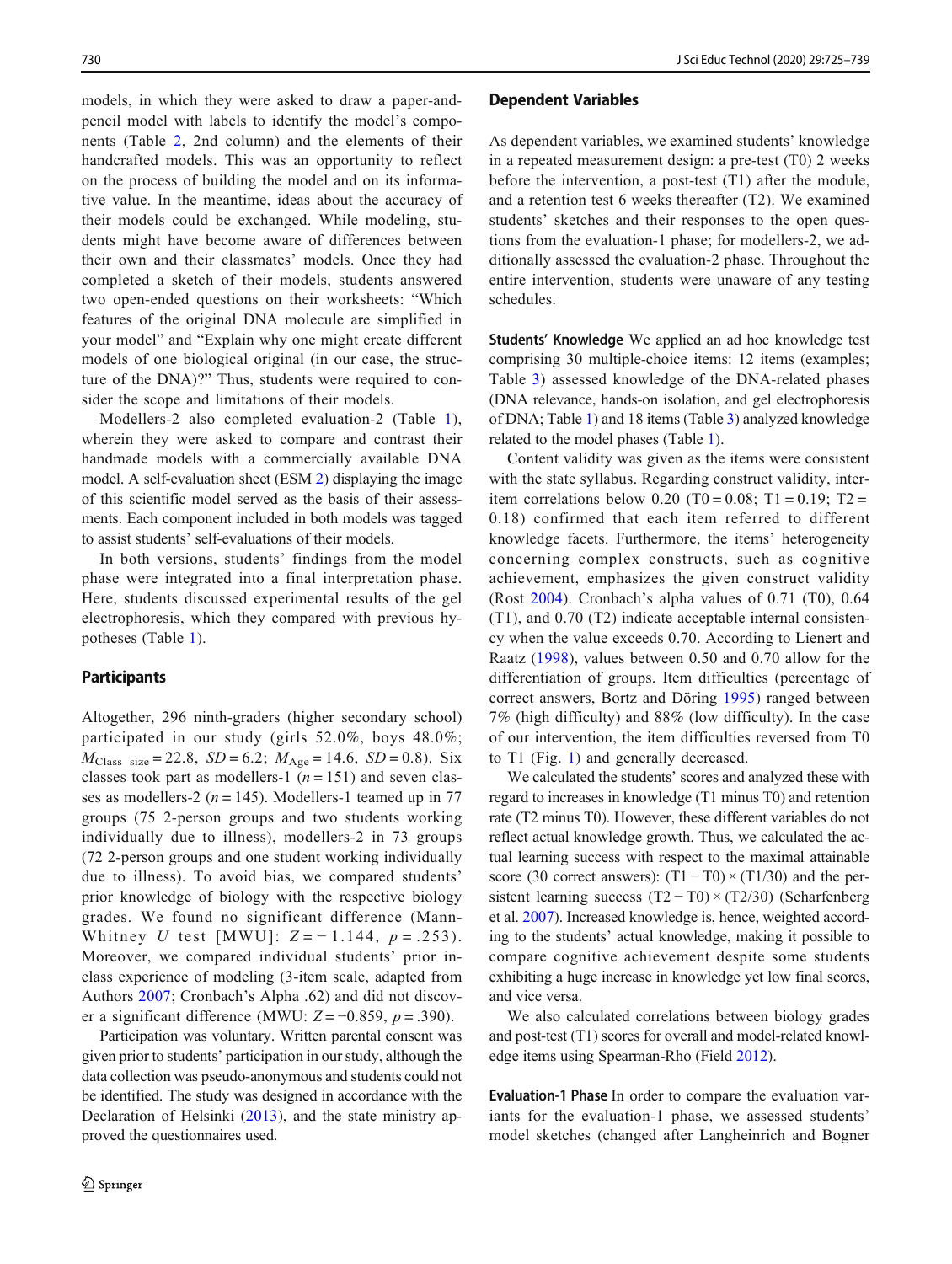| Item relation       | Item difficulty <sup>a</sup><br>(T0/T1) | Item example                                                                                                                                                                                                                                                   |
|---------------------|-----------------------------------------|----------------------------------------------------------------------------------------------------------------------------------------------------------------------------------------------------------------------------------------------------------------|
| DNA-related $(A)^b$ | 63.7/85.5                               | A positively charged particle migrates through the electrical field  (Item 1)<br>(a) Between both poles<br>(b) To the positive pole<br>(c) To the negative pole*<br>(d) Not at all                                                                             |
|                     | 40.3/60.4                               | The DNA encodes the genetic information of $\dots$ (Item 24)<br>(a) All organisms $*$<br>(b) Great apes<br>(c) All organisms but bacteria<br>(d) Vertebrates                                                                                                   |
|                     | 7.4/15.1                                | With the aid of gel electrophoresis, you get information about  (Item 6)<br>(a) The molecular mass*<br>(b) The number of bindings of a molecule<br>(c) The components of a molecule<br>(d) The atoms of a molecule                                             |
| Modelling $(B)^c$   | 48.9/82.7                               | Which of the following is not part of the DNA? (Item 2)<br>(a) Adenine<br>$(b)$ Ribose*<br>(c) Guanine<br>(d) Deoxyribose                                                                                                                                      |
|                     | 24.8/64.7                               | In 1962, James Watson and Francis Crick were honoured with the Nobel prize<br>for the discovery of $\dots$ (Item 4)<br>(a) Of DNA located in cell nuclei<br>(b) Components that form the DNA<br>(c) Gel electrophoresis<br>(d) The DNA double helix structure* |
|                     | 11.6/15.1                               | The analysis of a DNA-section revealed a proportion of guanine with 30%.<br>Following, the proportion of adenine is  (Item 26)<br>$(a)$ not determinable.<br>(b)also $30\%$ .<br>$(c) 70\%$ .<br>(d) $20\%$ .*                                                 |

<span id="page-6-0"></span>Table 3 Knowledge item examples related to the DNA-related phases (A) and the modeling phase (B)

Correct answer marked with asterisk

a Percentage of correct answers

<sup>b</sup> Sum 12 items

c Sum 18 items

[2015](#page-13-0); for definitions, examples, and frequencies, see ESM 3). We randomly selected 26 out of 150 drawings for a second scoring (17.3%). Cohen's kappa coefficient (Cohen [1968\)](#page-13-0) scores of 0.88 and 0.82 for intra-rater and inter-rater reliability showed an "almost perfect" rating (Wolf [1997,](#page-14-0) p. 964). To avoid bias, sketches of both variants were compared and no significant difference could be identified (MWU:  $Z = -0.745$ ,  $p = .456$ ).

Using content analysis (Bos and Tarnai [1999\)](#page-13-0), we iteratively categorized the statements that students made in response to the open questions. For the first question "Which features of the original DNA molecule are simplified in your model", four categories were employed: level of DNA, level of substance, level of particles, and level of structure (for definitions, examples, and frequencies, see ESM 4). We randomly selected 58 out of 384 statements for a second scoring

(15.1%). We computed Cohen's kappa coefficient (Cohen [1968\)](#page-13-0) scores of 0.98 and 0.78 for intra-rater and inter-rater reliability, which showed a "substantial" to almost perfect rating (Wolf [1997](#page-14-0), p. 964). For the second question, "Explain why one might create different models of one biological original (in our case, the structure of the DNA)?", we applied the adapted category system of Mierdel and Bogner [\(2019b\)](#page-14-0) and identified five categories: individuality of DNA, different interpretation, different model design, different focus, and different research state (for definitions, examples, and frequencies, see ESM 5). We randomly selected 27 out of 150 statements for a second scoring (18.0%). We computed Cohen's kappa coefficient (Cohen, [1968\)](#page-13-0) scores of 0.75 and 0.70 for intra-rater and inter-rater reliability, which showed a substantial rating (Wolf [1997](#page-14-0), p. 964). To avoid bias, we compared the two evaluation variants in terms of category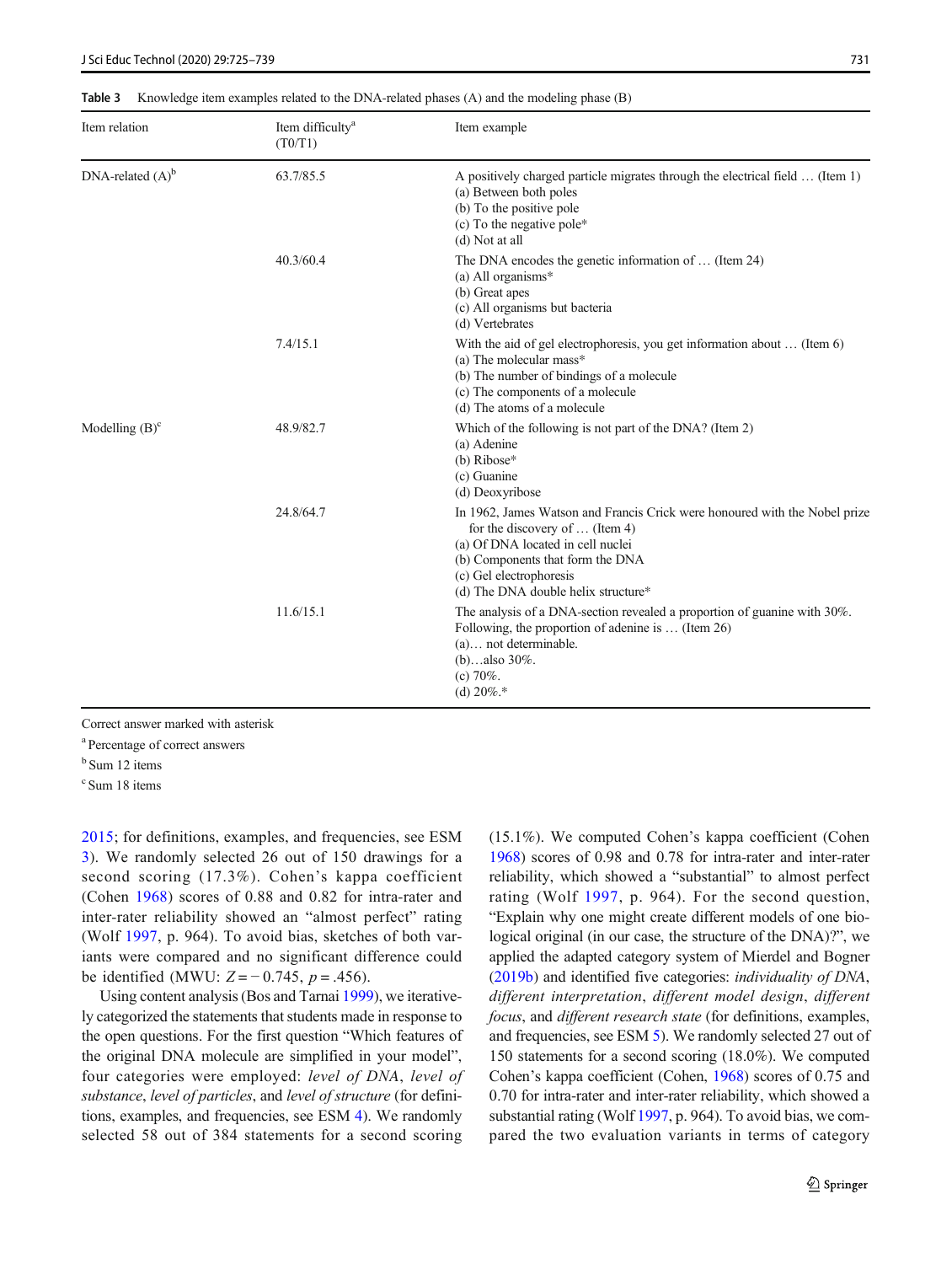<span id="page-7-0"></span>Fig. 1 a Repeated measurement design of both instructional variants in the outreach lab. b Item-difficulties for T0 and T1. DNA-related items shortened "D", model-related items shortened "M". Item examples shown in Table 3 highlighted in light grey (note the shift between the pre- and post-schedule)



frequencies of responses to both open questions. We did not find any significant contingencies (adjusted Pearson's  $C \leq .192$ ;  $p \geq .065$ ; Pearson [1900\)](#page-14-0).

Evaluation-2 Phase A three-step approach was applied to evaluate the evaluation-2 phase (Table [4\)](#page-8-0):

- Documentation of the students' self-evaluation: We counted each box that students had tagged on their self-evaluation sheet as one point (maximal score 14 points)
- & Assessment of students' self-evaluation sheets: We analyzed the tagged boxes' conformity on the self-evaluation sheets using the respective models. Appropriate tags received one point each. If students tagged all their boxes correctly, they would reach the maximal core as was recorded on their self-evaluation sheets
- Assessment of students' models: We independently assessed the models. Correct features each received one point whether or not they had been identified by the students (maximal score 14 points)

A comparison between the documented boxes and the assessment of the self-evaluation sheets enabled us to determine the extent to which students had correctly evaluated their models. Lower scores on the selfevaluation sheet indicate students' mistakes when assessing the quality of their models. However, a lower model score also indicates that a student may have documented model features that were not given. By contrast, higher model scores indicate model features that the student did not identify as such.

#### Statistical Analysis

We applied nonparametric methods due to an abnormal distribution of variables (the Kolmogorov-Smirnov test (Lilliefors modification): partially  $p < .001$ ), and, consequently, use boxplots to illustrate our results. Intra-group differences over the three test dates were analyzed using the Friedman test (F) in combination with a pairwise analysis from T0 to T1 and T2, and from T1 to T2, using the Wilcoxon (W) signed-rank test. The Mann-Whitney  $U$  tests (MWU) were used to evaluate inter-group differences. Due to multiple testing, we applied a Bonferroni correction (Field  $2012$ ). In the case of significant results, effect sizes r (Lipsey and Wilson  $2001$ ) were calculated with small ( $> 0.1$ ), medium  $(> 0.3)$ , and large  $(> 0.5)$  effect sizes. For correlation analyses, we applied Spearman's rank correlations and report Spearman's Rho values.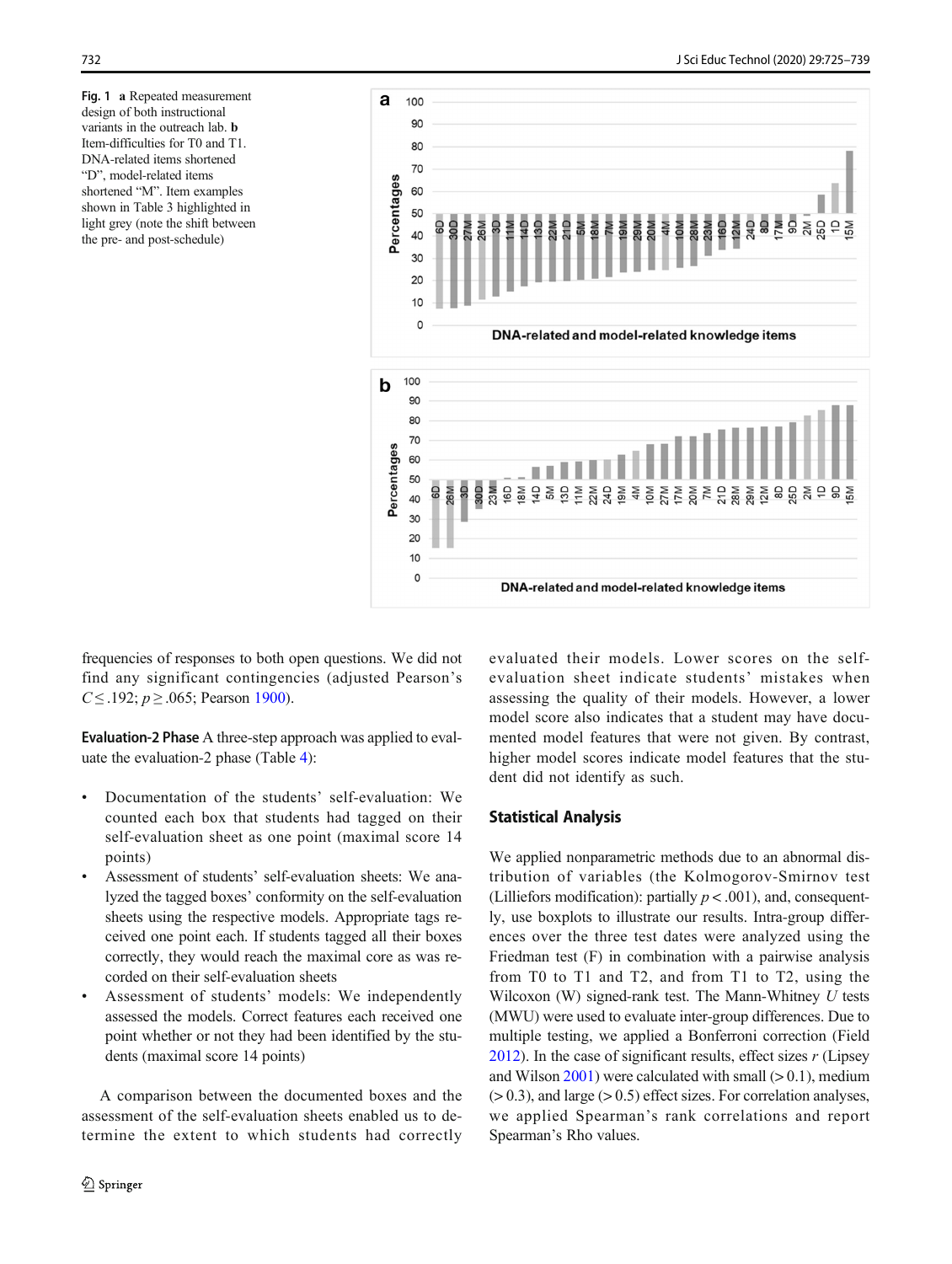#### <span id="page-8-0"></span>Table 4 Assessment of the modellers-2 evaluation-2 phase

| Analysis sector     | Description (score)                                                                                                                                | Maximum        | Students' self-evaluation<br>sheet <sup>a</sup> | <b>Scores</b><br>Assessment students'<br>self- evaluation sheet <sup>a</sup> | Assessment<br>students model <sup>a</sup> |
|---------------------|----------------------------------------------------------------------------------------------------------------------------------------------------|----------------|-------------------------------------------------|------------------------------------------------------------------------------|-------------------------------------------|
| <b>Bases</b>        | - Four bases are indicated (2)<br>- Base pairs correctly indicated (3)<br>- Hydrogen bonds correctly indicated,<br>differing in $G/C$ and $A/T(1)$ | 6              | 5.1(2.0/6.0)                                    | 4.3(0/5.0)                                                                   | 5.0(5.0/5.0)                              |
| Deoxyribose         | - Deoxyribose indicated (1)<br>- Deoxyribose linked to base (1)                                                                                    | 2              | 1.3(0/2.0)                                      | 1.0(0/2.0)                                                                   | 1.5(1.0/2.0)                              |
| Phosphate           | - Phosphate indicated (1)<br>- Phosphate and deoxyribose<br>alternately arranged (1)                                                               | $\overline{c}$ | 1.4(0/2.0)                                      | 1.2(0/2.0)                                                                   | 1.7(1.0/2.0)                              |
| Primary structure   | - Single strand visible (1)<br>- Double strand visible (1)                                                                                         | $\mathfrak{D}$ | 1.6(0.3/2.0)                                    | 1.6(1.0/2.0)                                                                 | 2.0(2.0/2.0)                              |
| Secondary structure | - Double helix visible (1)<br>- Right-handed double helix<br>visible $(1)$                                                                         | $\overline{c}$ | 1.1(0/2.0)                                      | 0.6(0/1.8)                                                                   | 1.2(0/2.0)                                |
| Sum                 |                                                                                                                                                    | 14             | 10.6(6.0/13.0)                                  | 8.7(2.5/11.0)                                                                | 10.8(8.0/13.0)                            |

<sup>a</sup> Grouped median, 25th and 75th percentiles in brackets

# Results

We first provide an overview of our intra-group and intergroup analyses with regard to overall and model-related knowledge. This is followed by a detailed assessment of the evaluation-2 phase.

#### Intra-Group Analyses of Cognitive Achievement

Intra-group analysis (F and W tests; Table 5) revealed significant changes for modellers-1 and modellers-2, in terms of both overall and model-related knowledge: They initially increased their knowledge at both levels, which then dropped between T1 and T2, but not below prior levels (T0). This suggests that students gain short-term and mid-term knowledge throughout the intervention (Table [6\)](#page-9-0).

#### Inter-Group Analyses of Cognitive Achievement

To account for differences in students' prior knowledge (Table [6](#page-9-0), superscript a), we calculated difference variables for short-term increases in knowledge and mid-term retention rates and learning success variables to assess inter-group differences. These were the only variables taken into account. Based on sum scores, increases in knowledge (T1-T0) and retention rate (T2-T0) were calculated (Field [2012\)](#page-13-0) for overall (30 items) and model-related (18 items) knowledge scores (Table  $6$ ).

Overall Knowledge Scores of the overall knowledge test, which included both DNA-related and model-related knowledge items, showed differences in increases in knowledge and retention rates between modellers-1 and modellers-2. Modellers-2 scored significantly higher in increased knowledge and retention rate than modellers-1, with a medium-tolarge effect size (Table  $6$ , superscripts  $d/e$ ).

As different variables do not display the actual cognitive achievement, we analyzed learning success variables (see above). For short-term actual and mid-term persistent learning success, significant differences in overall knowledge were identified with medium-to-large effect sizes (Table [6;](#page-9-0) superscripts h/i). Compared to modellers-1, modellers-2 achieved higher scores in terms of actual and persistent learning success (Fig. [2\)](#page-9-0).

Table 5 Cognitive achievement of the students' sample as a whole and model understanding items only

| Items                                        | Friedman test    |        |                   | Wilcoxon signed-rank test |                    |                    |                  |                    |                  |
|----------------------------------------------|------------------|--------|-------------------|---------------------------|--------------------|--------------------|------------------|--------------------|------------------|
|                                              | Chi-<br>square   | df     | $\boldsymbol{D}$  | T0/T1<br>Ζ                | $\boldsymbol{D}$   | T0/T2<br>Ζ         | $\boldsymbol{D}$ | T1/T2<br>Ζ         | D                |
| Model-related knowledge<br>Overall knowledge | 275.65<br>259.03 | 2<br>2 | $-.001$<br>< .001 | $-12.98$<br>$-12.95$      | $-.001$<br>$-.001$ | $-8.64$<br>$-9.61$ | < .001<br>< .001 | $-9.92$<br>$-9.08$ | < .001<br>< .001 |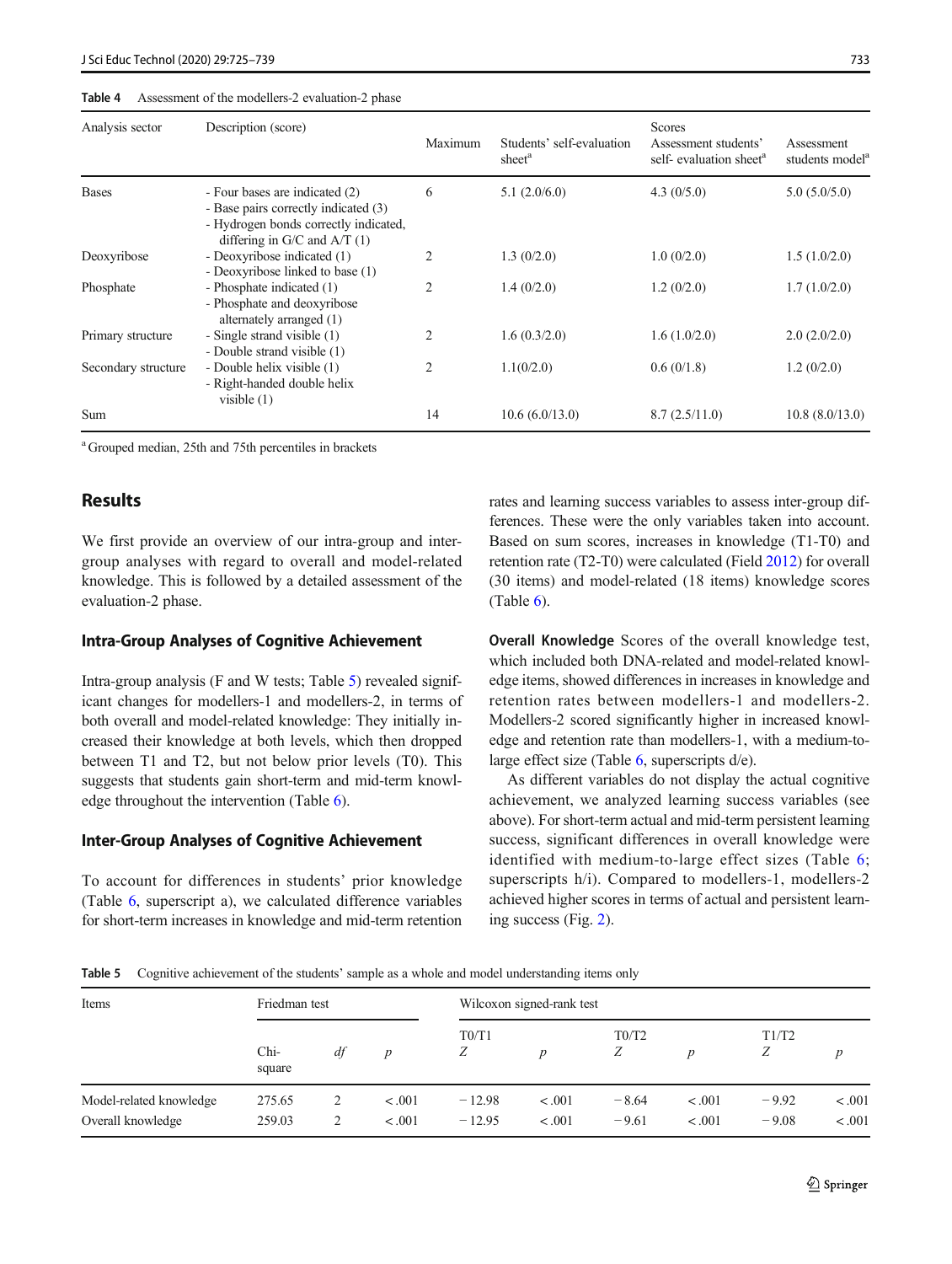| Dependent variable                       | Knowledge                                                                                              |                        |                                                      |                        |  |
|------------------------------------------|--------------------------------------------------------------------------------------------------------|------------------------|------------------------------------------------------|------------------------|--|
|                                          | Overall knowledge items (max. 30)                                                                      |                        | Model-related knowledge items (max. 18)              |                        |  |
|                                          | Modellers-1                                                                                            | Modellers-2            | Modellers-1                                          | Modellers-2            |  |
|                                          | $Mdn$ (25th/75th $P$ )                                                                                 | $Mdn$ (25th/75th $P$ ) | $Mdn$ (25th/75th $P$ )                               | $Mdn$ (25th/75th $P$ ) |  |
| T0 <sup>a</sup>                          | 10.3(8.0/13.0)                                                                                         | 6.3(4.0/8.0)           | 5.7(4.0/8.0)                                         | 3.8(2.0/5.0)           |  |
| $T1^b$                                   | 20.6(18.0/23.0)                                                                                        | 19.4(16.0/22.0)        | 13.9(12.0/15.0)                                      | 12.8(11.0/15.0)        |  |
| $T2^c$                                   | 16.9(13.0/20.0)                                                                                        | 17.2(15.0/19.0)        | 10.9(9.0/13.0)                                       | 10.5(9.0/12.0)         |  |
| Difference variables                     |                                                                                                        |                        |                                                      |                        |  |
|                                          | Overall knowledge Items (max. 30) <sup>j</sup><br>Model-related knowledge Items (max. 18) <sup>J</sup> |                        |                                                      |                        |  |
| Increase in knowledge <sup>d</sup>       | 9.9(7.0/12.3)                                                                                          | 13.1 (9.0/16.0)        | 7.8(6.0/10.0)                                        | 9.1(7.0/11.0)          |  |
| Retention rate <sup>e</sup>              | 6.9(4.0/9.0)                                                                                           | 10.4(8.0/13.0)         | 5.4(3.0/7.0)                                         | 6.6(4.0/8.0)           |  |
| <b>Learning success</b>                  |                                                                                                        |                        |                                                      |                        |  |
|                                          | Overall knowledge items (max. 30)                                                                      |                        | Model-related knowledge items (max. 18) <sup>J</sup> |                        |  |
| Actual learning success <sup>f</sup>     | 6.7(4.2/8.6)                                                                                           | 8.7 $(5.1/11.9)^h$     | 3.4(2.4/4.7)                                         | 3.9(2.4/5.5)           |  |
| Persistent learning success <sup>g</sup> | 3.7(1.8/5.9)                                                                                           | $6.0 (3.7/7.9)^1$      | 1.9(1.0/3.2)                                         | 2.3(1.2/3.3)           |  |
|                                          |                                                                                                        |                        |                                                      |                        |  |

<span id="page-9-0"></span>Table 6 Dependent variables for both modellers-1 and modellers-2, analyzed with regard to knowledge scores, difference variables, and learning success. Overall knowledge items and model-related items only were differentiated

<sup>a</sup> MWU test overall knowledge:  $Z = -7.90$ ;  $p < .001$ ;  $r = .552$  and model-related items  $Z = -5.95$ ;  $p < .001$ ;  $r = .439\%$ )

<sup>b</sup> MWU test overall knowledge:  $Z = -2.26$ ;  $p = .024$ ;  $r = .185$  and model-related items  $Z = -2.92$ ;  $p = .004$ ;  $r = .224$ 

<sup>c</sup> MWU test overall knowledge:  $Z = -0.271$ ;  $p = .786$  and model-related items  $Z = -1.59$ ;  $p = .111$ 

d Score: T1–T0; MWU test overall knowledge:  $Z = -4.99$ ;  $p < .001$ ;  $r = .386$  and model-related items  $Z = -2.93$ ;  $p = .003$ ;  $r = .270$ 

e Score: T2–T0; MWU test overall knowledge:  $Z = -6.41$ ;  $p < .001$ ;  $r = .499$  and model-related items  $Z = -2.82$ ;  $p = .005$ ;  $r = .304$ 

f Actual learning success:  $(T1 - T0) \times (T1/30)$  for overall knowledge and  $(T1 - T0) \times (T1/18)$  for model-related knowledge items

<sup>g</sup> Persistent learning success: (T2 − T0) × (T2/30) for overall knowledge and (T2 − T0) × (T2/18) for model-related knowledge items

h MWU test overall knowledge items:  $Z = -3.36$ ;  $p = .001$ ;  $r = .293$ 

<sup>i</sup> MWU test overall knowledge items:  $Z = -5.23$ ;  $p < .001$ ;  $r = .436$ 

<sup>j</sup> Percentage share of correctly answered items: increase in knowledge overall modellers-1 and modellers-2 (33%, 44%) < model-related modellers-1 and modellers-2 (43%, 51%); retention rate overall modellers-1 and modellers-2 (23%, 35%) < model-related modellers-1 and modellers-2 (30%, 37%)

Fig. 2 Changes in overall knowledge scores for both modellers-1 and modellers-2. All participating groups increased their actual learning success scores:  $(T1 - T0)$  x  $(T1/30)$ . Persistent learning success scores:  $(T2 - T0)$  x  $(T2/30)$ , however, dropped in comparison to actual learning success scores

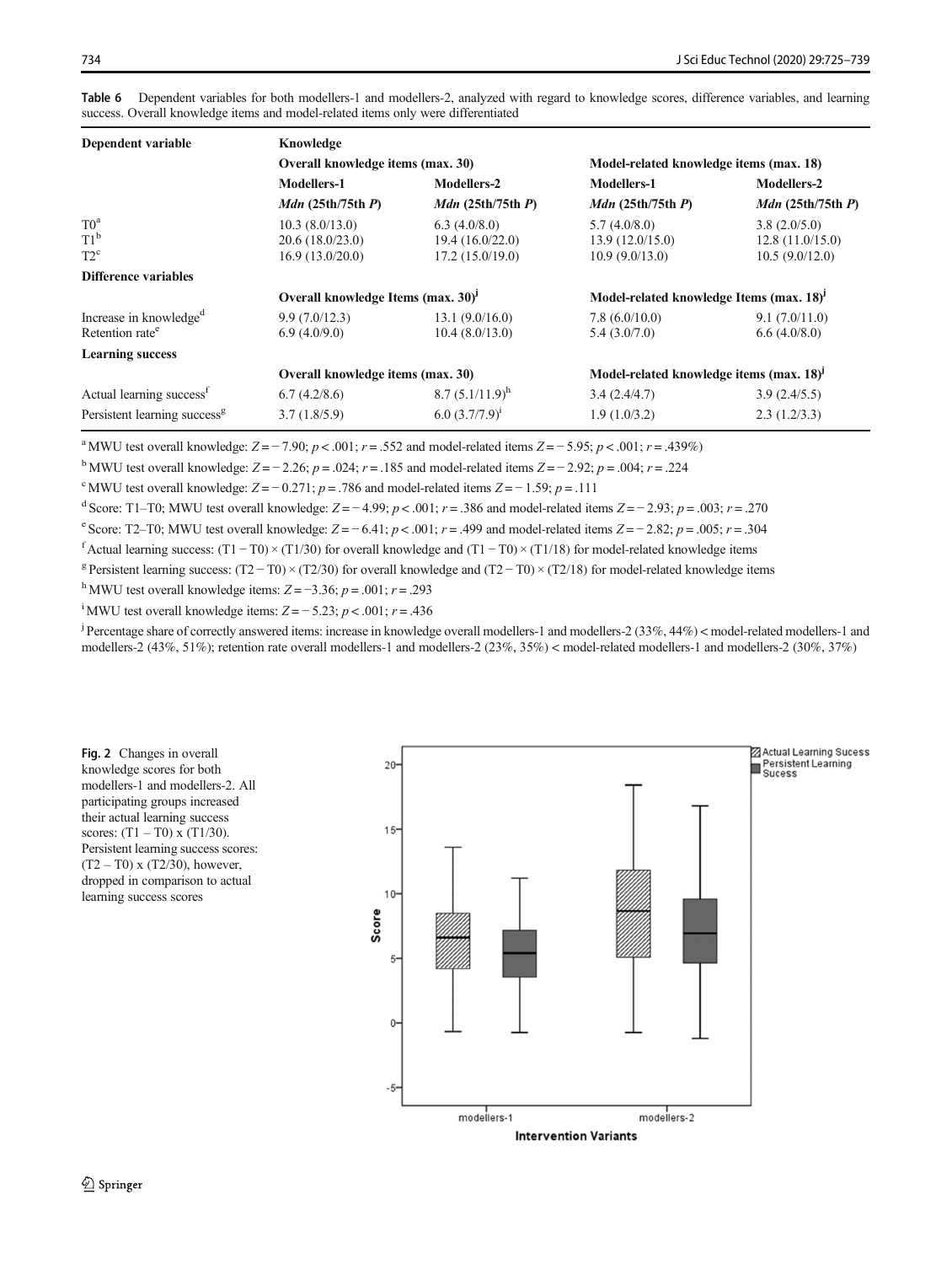Fig. 3 Changes in all 18 modelrelated knowledge items for both modellers-1 and modellers-2. All participating groups increased their actual learning success scores:  $(T1 - T0)$  x  $(T1/18)$ . Persistent learning success scores:  $(T2 - T0)$  x  $(T2/18)$ , however, dropped in comparison to actual learning success scores



Model-Related Knowledge Regarding scores based on 18, model-related knowledge items, modellers-2 achieved significantly higher increases in knowledge and retention rates with a medium effect size (Table [6](#page-9-0), superscripts d/e). At the level of learning success, modellers-2 achieved higher scores (Fig. 3). However, model-related cognitive achievement exceeded that of overall knowledge (Table [6,](#page-9-0) superscripts j).

Correlation Biology Grades Biology grades and post-test (T1) scores displayed a weak negative correlation  $(r<sub>S</sub> = -0.209,$  $p < .001$ ). We obtained similar results by correlating students biology grades and post-tests for model-related knowledge  $(r<sub>S</sub>= -0.202, p = 0.001)$ . Splitting our evaluation variants, modellers-1 did not reveal any negative correlations  $(p \ge 0.190)$ ; modellers-2, however, displayed significant negative correlations of  $r_S = -.235$  ( $p = .006$ ) for overall and of  $r_S = -0.196$  ( $p = 0.026$ ) for model-related knowledge. Thus, students with lower grades tend to achieve higher scores in overall and model-related knowledge post-tests than students with better grades. This was particularly evident in our evaluation-2 variant.

# Assessment of Evaluation-2 Phase

Intra-group analyses of modellers-2 revealed the differences between students' self-evaluations and our assessment of their self-evaluation sheets and their model (Table [4](#page-8-0); F: chi-square 59.531,  $df = 2$ ;  $p < .001$ ). Pairwise analysis revealed lower scores for their assessed self-evaluation sheets with a large effect (W:  $Z = -6.220$ ,  $p < .001$ ;  $r = .728$ ). Thus, students identified as correct features that were not given in their model. This discrepancy was evident across all analyses sectors (Table [4;](#page-8-0) F: chi-square  $\geq$  16.919,  $df = 2$ ,  $p < .001$ , in each case; W:  $Z \le -2.715$ ,  $p \le .007$ , in each case;  $r \geq 0.318$ ). In contrast—and also to a significant effect some of the assessed models scored higher than the assessed self-evaluation sheets (W:  $Z = -5.804$ ,  $p < .001$ ;  $r = .684$ ). Thereby, the students did not identify all of the correctly modeled features. This phenomenon was also evident across all analyses sectors (Table [4;](#page-8-0) W:  $Z \leq -$ 3.938,  $p \le 0.001$ , in each case;  $r \ge 0.464$ ).

Correlation analysis revealed small-to-medium correlations between the models' assessment scores, reflecting the models' quality, the actual learning success  $(r<sub>S</sub> = .260,$  $p = .003$ ), and the persistent learning success ( $r_s = .251$ ,  $p = .005$ ). Further correlations between the abovementioned variable and model-related actual learning success ( $r<sub>S</sub> = .215$ ,  $p = .015$ ) and the model-related persistent learning success  $(r<sub>S</sub>=.218, p=.014)$  were of particular importance. Thereby, models' assessment scores showed a small correlation with students' prior in-class experience of modeling  $(r<sub>S</sub>=.217, p=.014).$ 

# **Discussion**

Our aim was to examine potential differences between participation in the two evaluation variants. The data suggest that students' short-term and mid-term DNA- and model-related knowledge was improved by the additional evaluation-2 phase.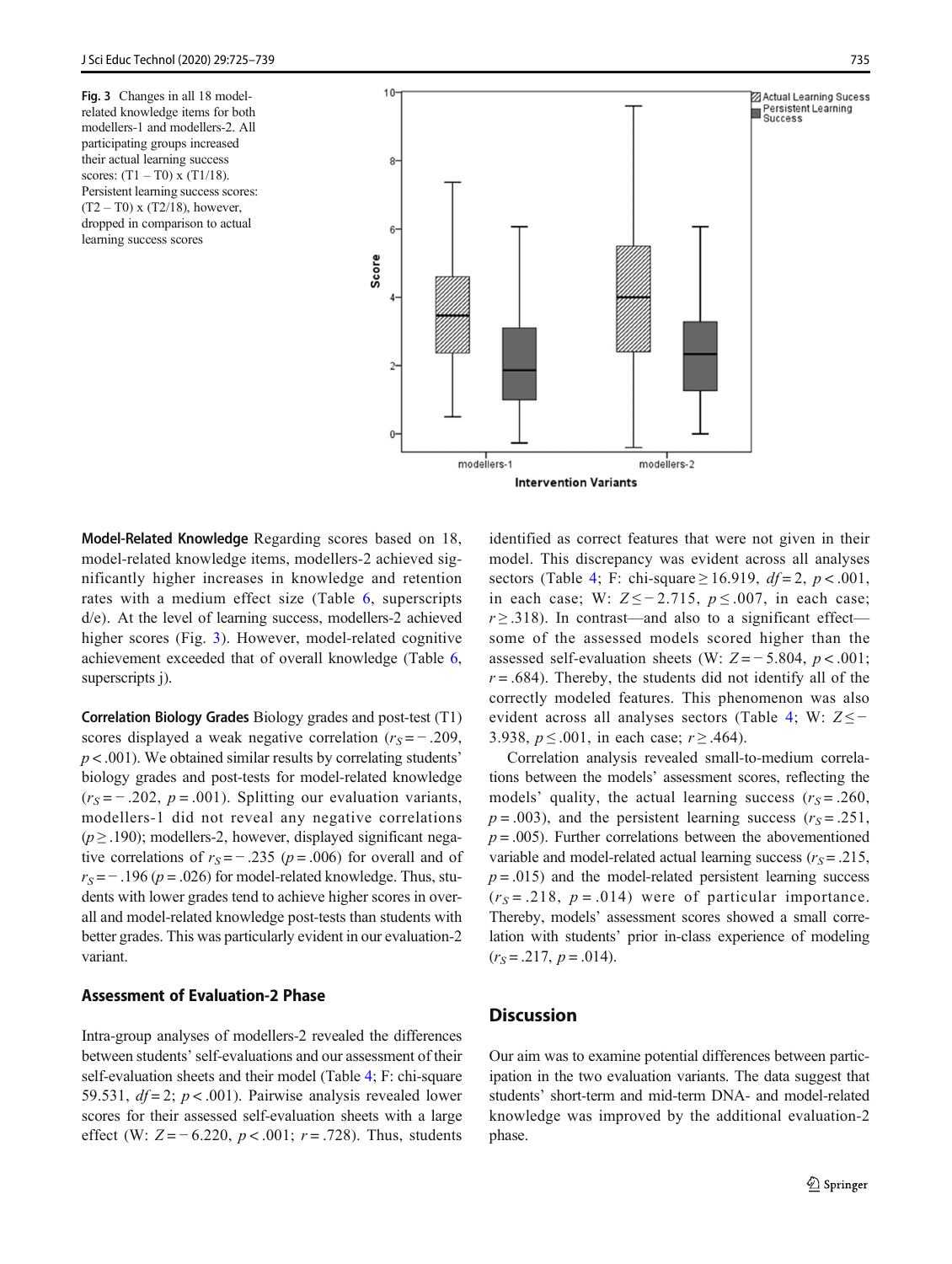#### Cognitive Achievement

Overall Knowledge The effects of an additional model evaluation-2 phase on the actual and persistent learning success indicate that this is a positive approach that supports effective learning. According to Ainsworth ([2008](#page-13-0)), modeling affects three dimensions of learning which enable students to abstract, extend, and relate their knowledge; to identify familiar concepts; and to appropriately display multiple aspects of the respective phenomenon. Altogether, this may lead to a deeper understanding of the subject (Oh and Oh, [2011\)](#page-14-0). In our previous study, the model evaluation-1 phase had already suggested that a 1-day intervention combining model-related activities and hands-on experimentation could encourage learning in the abstract field of molecular genetics (Mierdel and Bogner [2019a](#page-14-0)). The effective integration of difficult scientific theory and working techniques into biology classrooms is, thus, a promising approach, as has been argued by Peel et al. ([2019](#page-14-0)). Still, there was room for improvement which is why we conducted our present intervention with the additional model evaluation-2 phase. Compared to evaluation-1 variant (modellers-1), those participating in evaluation-2 (modellers-2) achieved higher scores regarding increases in knowledge and retention rate and received higher actual and persistent learning success scores (Table [6](#page-9-0)). Students not only developed an initial sketch of their mental DNA model but also handcrafted a three-dimensional model which they assessed in a comparison-based self-evaluation during which they worked in pairs to discuss and review their approach. In science, this type of evaluation is vital to assess the adequacy of previously developed models and make efforts to improve upon them. In our study, these discussions required students to focus on providing consistent explanations and balanced assessments of their models (e.g., Passmore et al. [2009,](#page-14-0) Schwarz et al. [2009](#page-14-0)).

Model-Related Knowledge Specific analysis of model-related knowledge items revealed a higher increase in knowledge and retention rate, for modellers-2 than for modellers-1. It also revealed higher actual and persistent learning success scores for modellers-2 (Table [6\)](#page-9-0). Thus, our additional evaluation phase seems to impact model-based knowledge items. Schwarz et al. [\(2009\)](#page-14-0) and Bryce et al. [\(2016\)](#page-13-0) suggest a link between modeling practices in the classroom and students' learning success. Our measured cognitive achievement in model-related items (Table [6](#page-9-0)) might, then, be due to a "progression in knowledge and skills required for modelling, necessarily [entailing] progression in knowledge about the nature of models" (Gilbert and Justi [2016,](#page-13-0) p. 195). This possibility is also reflected in correlation analysis, with small-to-medium correlations between models' assessment scores and actual as well as persistent learning success. Thus, we can conclude that understanding of

models is connected to knowledge about models (Peel et al. [2019\)](#page-14-0).

Modeling also helped students to organize information about DNA as a model. It ultimately contributed to a deeper understanding of the learning content (e.g., Bryce et al. [2016;](#page-13-0) Grünkorn et al. [2014\)](#page-13-0) and, in our case, supported students' understanding of DNA as a model.

#### Evaluation-2 Phase

Although actual and persistent learning success differed in both evaluation variants, there were also quantifiable differences in modellers-2's handcrafted models (for example, Table [2](#page-4-0)). Some students correctly identified and labeled the DNA's different components, while some students only identified a few and others only modeled its basic structure. This result is in line with Howell et al. [\(2019](#page-13-0)) and Kim et al. [\(2015](#page-13-0)), who described students' difficulties in understanding DNA's structurefunction relationships. Other studies about scientific modeling do not focus on DNA but, for instance, on the acoustic properties of materials (Hernández et al. [2015](#page-13-0)), natural selection and antibiotic resistance (Peel et al. [2019\)](#page-14-0), or general classroom examples in biology, geography, and physics (Schwarz et al. [2009](#page-14-0)). It could also be discussed that students were, to a certain extent, unable to transfer their previously obtained factual knowledge into the new form of a model. Yet, although hardly any of the students had sufficient prior experience, they nonetheless found a way to excel—an achievement particularly notable among those who were considered, grade-wise, to be low achievers (Bamberger & Davis [2011\)](#page-13-0). Our own prior research suggests that most students find models (and other types of images: charts, graphs, diagrams, etc.) very difficult to engage with (personal research). Moreover, our results are in line with the findings of Quigley et al. [\(2017](#page-14-0)) who used the EcoSurvey tool to assess different kinds of models across different classrooms and correlated these with learning success. The authors suspected differences in modeling experience to be the underlying cause of success or failure. We also found a small correlation between the students' model quality and their prior experience in modeling at school. In our case, individual students stood out from the crowd if they either had a better understanding of models, processed new information more effectively, or read the text more carefully. Analysis of answers to DNA model–related questions on the students' worksheet from model evaluation-1 (Table [1](#page-2-0)) supports this approach (ESM 4, ESM 5). Sample answers showed a broad understanding of DNA as a model; for instance, at particle level, that "the sugar and phosphate molecules are simplified (they usually consist of various atoms)" (ESM 4). This supports the claim that modeling is closely connected to students' academic performance (Quigley et al. [2017\)](#page-14-0), as long as the modeling is not only about "doing school" but has scientific relevance (Schwarz et al. [2009](#page-14-0), p.652).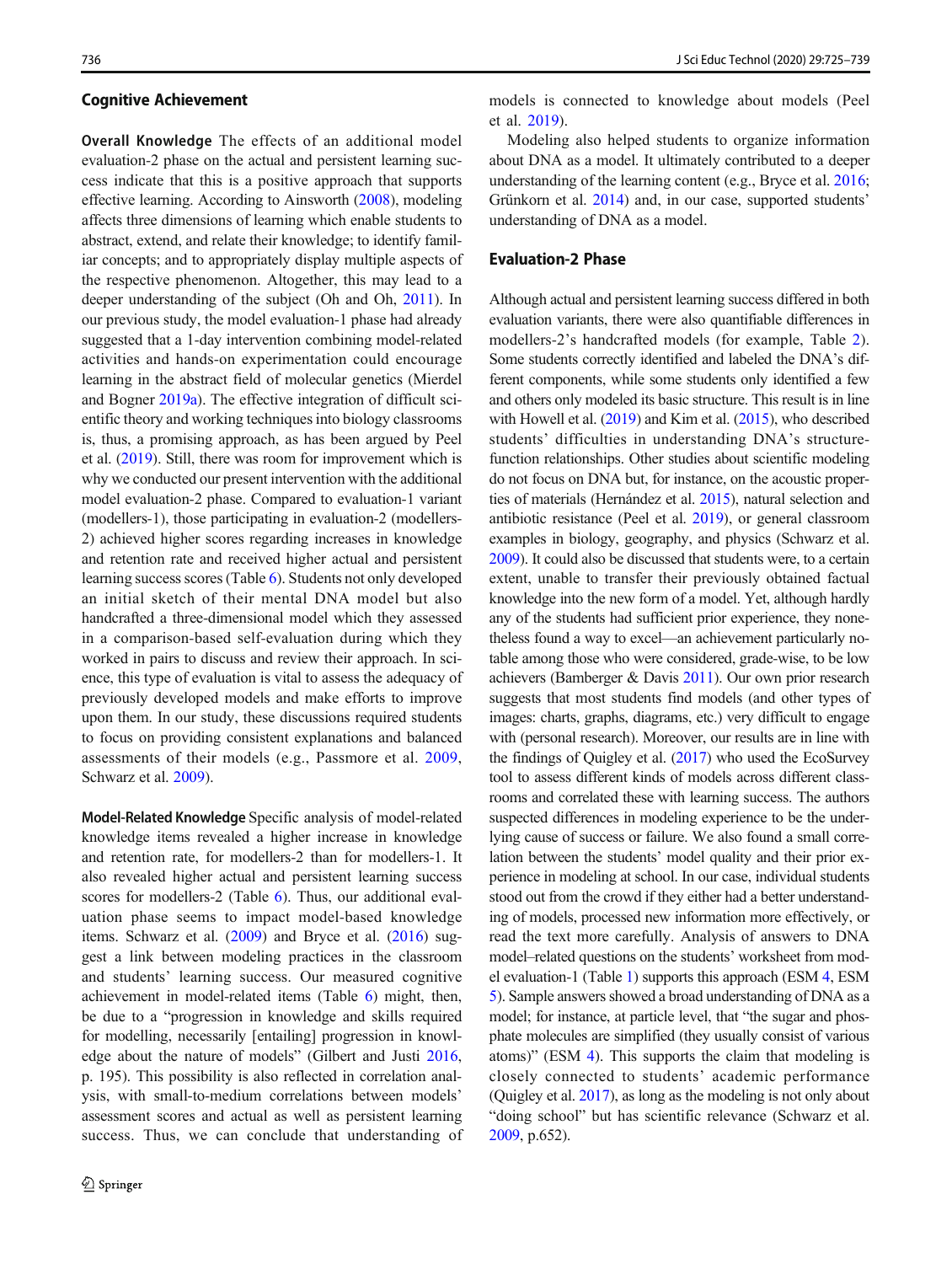#### Methodological Aspects

Firstly, as noted by Hernández et al. [\(2015,](#page-13-0) p. 257), several "recurring cycles of generation, evaluation and modification" would have been helpful to enhance model quality and deepen model understanding. Schwarz et al. [\(2009\)](#page-14-0) suggest a fourstep approach to successfully promote progressive understanding of models and scientific modeling. Yet the limited time available in our 1-day outreach laboratory meant that this intervention was not suitable for such extensive modeling activities and we could not offer several cycles of improvement even though this might have positively influenced learning success scores (Louca et al. [2011\)](#page-14-0). Such cycles would instead require regular in-class modeling and evaluation phases (e.g., José et al. [2015\)](#page-13-0). To compensate for the lack of time, a more extensive pre-modeling phase prior to the outreach teaching unit could be included, during which students would be directly introduced to scientific modeling.

Second, our knowledge items about DNA and analytical methods in gene technology laboratories only provide information about the development of students' factual knowledge. Thus, more open-ended, conceptual questions, such as those in our surveys, would give a deeper insight into student learning.

### Conclusion

Although models are already used in biology lessons to encourage scientific reasoning, their effectiveness is rarely scrutinized (Werner et al. [2017\)](#page-14-0). Yet, certain levels of complexity in experimentation and model design are required to adequately support scientific reasoning. Rinehart et al. [\(2016\)](#page-14-0), therefore, have argued that all cookbook laboratories should be replaced with authentic, epistemic, scientific practices. Maintaining authenticity is, thereby, mandatory, as merely constructing models of scientific phenomena for the sake of modeling would miss the mark. Classroom activities that explicitly introduce students to the nature of models would be far more beneficial (José et al. [2015](#page-13-0)). Moreover, continuous inclass reflection and discussion are vital for retaining scientific authenticity and familiarizing students with real-life scientific practice (Acevedo [2008\)](#page-13-0). Therefore, we consider our additional evaluation phase to be another valuable approach to integrating real scientific practices into science teaching. Using outreach laboratories, we demonstrated the impact of model-supported teaching on cognitive achievement. Based on our intervention variants, modellers-2 proved to be more effective than modellers-1 when focusing on DNA structure. Our intervention also confirms the effectiveness of researchbased laboratory practice and active-learning protocols for cognitive achievement. Every student approaches new learning contents differently, and our gene technology laboratory offers the required flexibility for differentiated teaching,

addressing all types and speeds of learning (e.g., Mierdel and Bogner [2019a](#page-14-0), [b;](#page-14-0) Chen et al. [2016\)](#page-13-0). Thus, teachers can apply our model evaluation and active-learning approach in the classroom and in other science subjects (e.g., in chemistry education for modeling protein structure (Torres & Correia [2007\)](#page-14-0)). This will, of course, require science teachers to create new materials suitable for complex, inquiry-based lessons. Nonetheless, the modeling has the potential to encourage students to hypothesize, assess the accuracy of explanations, and identify knowledge gaps and is, thus, worth the effort (Svoboda and Passmore [2013](#page-14-0)). In future studies, extending the modeling phase to include several model-evaluation cycles, as suggested by Hernández et al. ([2015](#page-13-0)), and assessing the impact on actual and persistent learning success would be of interest.

Funding lnformation Open Access funding provided by Projekt DEAL.

#### Compliance with Ethical Standards

Conflict of Interest The authors declare that they have no conflict of interest.

#### Ethical Statement

- 1. Hereby, we, the authors, consciously assure that for the manuscript "Self-evaluative scientific modeling in an outreach gene technology laboratory" the following is fulfilled:
	- (a) This material is the authors' own original work, which has not been previously published elsewhere.
	- (b) The paper is not currently being considered for publication elsewhere.
	- (c) The paper reflects the authors' own research and analysis in a truthful and complete manner.
	- (d) The paper properly credits the meaningful contributions of coauthors and co-researchers.
	- (e) The results are appropriately placed in the context of prior and existing research.
	- (f) All the sources used are properly disclosed (correct citation). Literally copying of text must be indicated as such by using quotation marks and giving proper reference.
	- (g) All the authors have been personally and actively involved in substantial work leading to the paper and will take public responsibility for its content.
- 2. Moreover, "all the procedures performed in studies involving human participants were in accordance with the ethical standards of the institutional and/or national research committee and with the 1964 Helsinki declaration and its later amendments or comparable ethical standards."

Consent Statement "Informed consent was obtained from all individual participants included in the study."

Open Access This article is licensed under a Creative Commons Attribution 4.0 International License, which permits use, sharing, adaptation, distribution and reproduction in any medium or format, as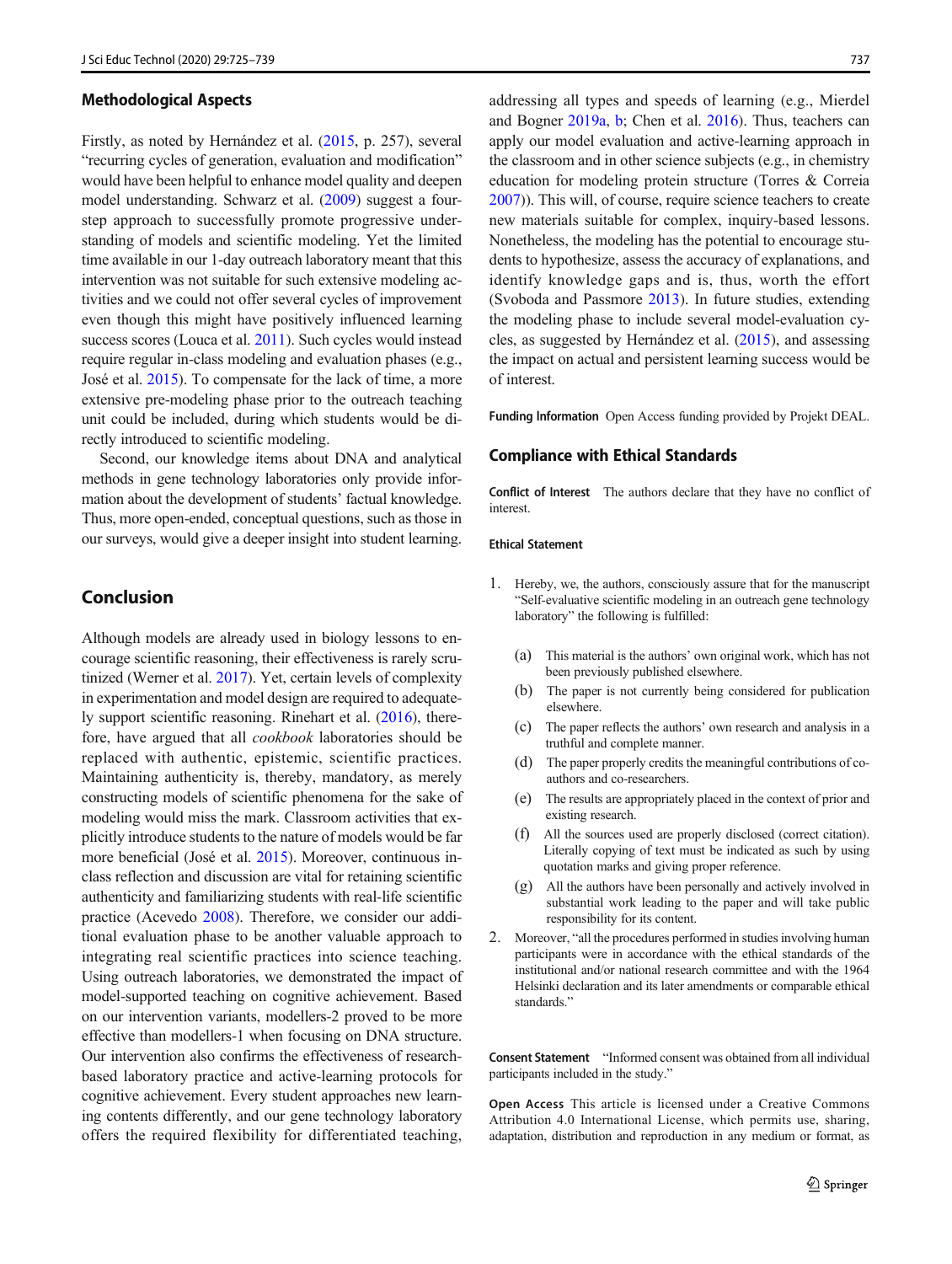<span id="page-13-0"></span>long as you give appropriate credit to the original author(s) and the source, provide a link to the Creative Commons licence, and indicate if changes were made. The images or other third party material in this article are included in the article's Creative Commons licence, unless indicated otherwise in a credit line to the material. If material is not included in the article's Creative Commons licence and your intended use is not permitted by statutory regulation or exceeds the permitted use, you will need to obtain permission directly from the copyright holder. To view a copy of this licence, visit [http://creativecommons.org/licenses/by/4.0/.](https://doi.org/)

## References

- Abdulwahed, M., & Nagy, Z. K. (2013). Applying Kolb's experiential learning cycle for laboratory education. J Eng Educ, 98, 283–294.
- Acevedo, J. A. (2008). El estado actual de la naturaleza de la ciencia en la didáctica de lasciencias [The state of the art on nature of science in Science Education]. Revista Eureka sobre Enseñanza y Divulgación de las Ciencias, 5(2), 134–169.
- Ainsworth, S. (2008). The educational value of multiple-representations when learning complex scientific concepts. In J. K. Gilbert, M. Reiner, & M. Nakhleh (Eds.), Visualization: Theory and practice in science education (pp. 191–208). London: Springer.
- Ates, Ö., & Erylmaz, A. (2011). Effectiveness of hands-on and minds-on activities on students' achievement and attitudes towards physics. Asia-Pacific Forum on Science Learning and Teaching, 12, 1–23.
- Bamberger, Y. M., & Davis, E. A. (2011). Middle-school science students' scientific modelling performances across content areas and within a learning progression. Int J Sci Educ, 35(2), 213-238.
- Bortz, J., & Döring, N. (1995). Forschungsmethoden und Evaluation [research methods and evaluation]  $(2<sup>nd</sup>$  ed.) springer, Berlin.
- Bos, W., & Tarnai, C. (1999). Content analysis in empirical social research. Int J Educ Res, 31(8), 659-671.
- Brody, M., Bangert, A., & Dillon, J. (2007). Assessing learning in informal science contexts. National Research Council for Science Learning in Informal Environments Committee. [http://www7.](http://www7.nationalacademies.org/bose/Brody_Commissioned_Paper.pdf) [nationalacademies.org/bose/Brody\\_Commissioned\\_Paper.pdf](http://www7.nationalacademies.org/bose/Brody_Commissioned_Paper.pdf). .
- Bryce, C. M., et al. (2016). Exploring models in the biology classroom. Am Biol Teach, 8, 35–42.
- Carpenter, S. L., et al. (2018). Models are a "metaphor in your brain": How potential and preservice teachers understand the science and engineering practice of modeling. Sci Educ, 119, 275–286.
- Chen, W., Shah, U., & Brechtelsbauer, C. (2016). The discovery laboratory – A student-centred experiential learning practical: Part I – Overview. Educ Chem Eng, 17, 44–53.
- Cohen, J. (1968). Weighted kappa: Nominal scale agreement provision for scaled disagreement or partial credit. Psychol Bull, 70(4), 213– 220.
- Cook, T. D., & Campell, D. (1979). Quasi-experimentation. Design & analysis issues for field settings. Chicago: Rand McNally College Publishing Company.
- Declaration of Helsinki. (2013). World Medical Association. Journal of the American Medical Association, 310, 2191–2194.
- De Houwer, J., Barnes Holmes, D., & Moors, A. (2011). Why the cognitive approach in psychology would profit from a functional approach and vice versa. Perspect Psychol Sci, 6(2), 202-209.
- Domjan, M. (2015). The principles of learning and behavior (7th ed.). Stamford, CT: Cengage Learning.
- Field, A. (2012). Discovering statistics using IBM SPSS statistics (4th ed.). London: SAGE.
- Franco, C., & Colinvaux, D. (2000). Grasping mental models. In J. K. Gilbert & C. J. Boulter (Eds.), Developing models in science education (pp. 93–118). Springer.
- Gilbert, J. K., & Justi, R. (2016). Modelling-based teaching in science education. Berlin: Springer International Publishing.
- Glowinski, I., & Bayrhuber, H. (2011). Student labs on a university campus as a type of out-of-school learning environment: Assessing the potential to promote students' interest in science. International Journal of Environmental and Science Education, 6, 371–392.
- Grünkorn, J., Upmeier zu Belzen, A., & Krüger, D. (2014). Assessing students' understandings of biological models and their use in science to evaluate a theoretical framework. Int J Sci Educ, 36(10), 1651–1684.
- Haselgrove, M. (2016). Learning: A very short introduction. Oxford: Oxford University Press.
- Hernández, M. I., Couso, D., & Pintó, R. (2015). Analyzing students' learning progressions throughout a teaching sequence on acoustic properties of materials with a model-based inquiry approach. Journal of Science Education Technology, 24(2- 3), 356–377.
- Hodson, D. (1998). Teaching and learning science A personalized approach. Buckingham: Open University Press.
- Howell, M. E., Booth, C. S., Sikich, S. M., Helikart, T., Roston, R. L., Couch, B. A., & van Dijk, K. (2019). Student understanding of DNA structure–function relationships improves from using 3D learning modules with dynamic 3D printed models. Biochem Mol Biol Educ, 47(3), 303–317.
- Jackson, J., Dukerich, L., & Hestenes, D. (2008). Modeling instruction: An effective model for science education. Sci Educ, 17, 10–17.
- José, M. O., Del Mar Aragón, M., & Cuesta, J. (2015). The competence of modelling in learning chemical change: A study with secondary school students. Int J Sci Math Educ, 13, 751–791.
- Justi, R. S., & Gilbert, J. K. (2002). Modelling, teachers' views on the nature of modelling, and implications for the education of modellers. Int J Sci Educ, 24(4), 369–387.
- Kalyuga, S. (2009). Knowledge elaboration: A cognitive load perspective. Learn Instr, 19(5), 402–410.
- Kim, et al. (2015). Cycles of exploration, reflection, and consolidation in model-based learning of genetics. J Sci Educ Technol, 24(6), 789– 802.
- Kind, V. (2015). Preservice science teachers' science teaching orientations and beliefs about science. Sci Educ, 100, 122-152.
- KMK (2005). Beschlüsse der Kultusministerkonferenz Bildungsstandards im Fach Biologie für den Mittleren Bildungsabschluss [resolution of the standing conference of the ministers of education and cultural Affairs of the Länder in the Federal Republic of Germany - standards of biology education for secondary school]. Munich: Luchterhand.
- Kolb, D. A. (1984). Experiential learning: Experience as the source of learning and development. Englewood Cliffs, NJ: Prentice-Hall.
- Kovanović, V., et al. (2018). Understanding the relationship between technology-use and cognitive presence in MOOCs. In Proceedings of the Seventh International Conference on Learning Analytics and Knowledge, 582–583. New York: Association for Computing Machinery.
- Krajcik, J., & Merritt, J. (2012). Engaging students in scientific practices: What does constructing and revising models look like in the science classroom? Sci Child, 49, 10–13.
- Lachman, S. J. (1997). Learning is a process: Toward an improved definition of learning. J Psychol, 131(5), 477–480.
- Langheinrich, J., & Bogner, F. X. (2015). Student conceptions about the DNA structure within a hierarchical organizational level: Improvement by experiment- and computer-based outreach learning. Biochemistry and Molecular Biology Education, 43(6), 393– 402.
- Lienert, G. A., & Raatz, U. (1998). Testaufbau und Testanalyse [test setup and test analysis] (6th ed.). Psychologie Verlags Union: Weinheim.